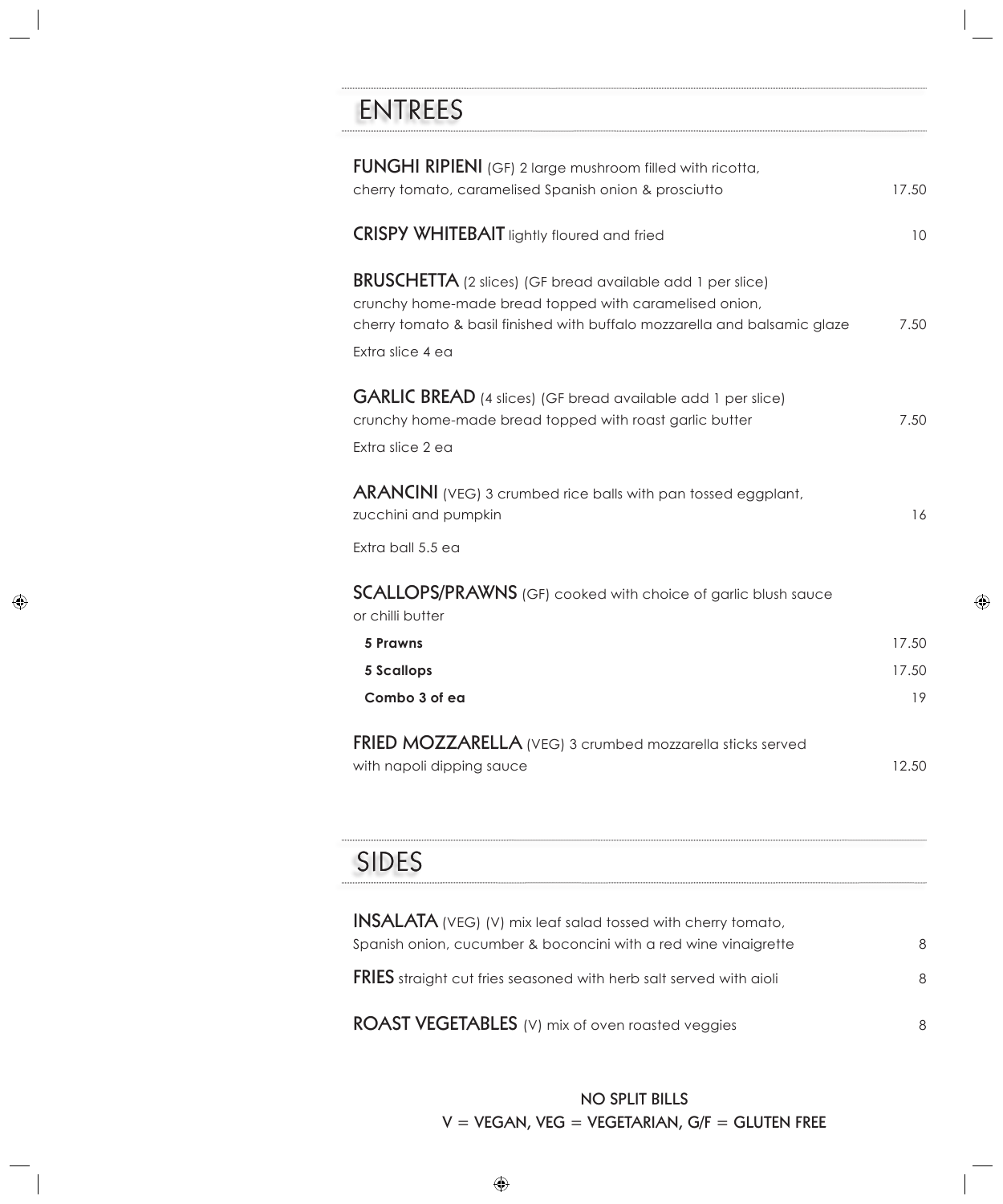### PASTA

| (Pastas can be changed to suit sauces)                                                                                     |       |
|----------------------------------------------------------------------------------------------------------------------------|-------|
| SPAGHETTI BOLOGNESE slow cooked beef & pork mince in<br>a rich tomato sauce                                                | 26.50 |
| <b>PENNE CALABRESE</b> pan tossed capsicum, olives, cherry tomato,<br>chilli & sopressa in our home-made napoli sauce      | 26.50 |
| LASAGNA layers of pasta, bolognese and cheese baked to order                                                               | 26.50 |
| FETTUCCINE CARBONARA bacon pieces in a cream<br>& egg sauce                                                                | 26.50 |
| <b>GNOCCHI NAPOLI</b> our home-made gnocchi tossed in our<br>rich napoli sauce                                             | 28    |
| <b>GNOCCHI FUNGHI</b> mushrooms in cream sauce tossed with<br>our home made gnocchi                                        | 28    |
| <b>LINGUINE MARINARA</b> pan tossed mussels, scallops, prawns<br>& squid in your choice of napoli sauce or oil based sauce | 38    |
| Add chicken to any sauce 2 - Add bacon to any sauce 1                                                                      |       |

## RISOTTO

| <b>PESTO</b> (GF) creamy chicken mushroom and basil pesto sauce                                  | 27    |
|--------------------------------------------------------------------------------------------------|-------|
| <b>SPOSA</b> (GF) scallops & prawns tossed with cherry tomato & basil<br>in a spicy tomato sauce | 32    |
| <b>VEGETARIAN</b> (GF) roast veggies in a rich tomato sauce                                      | 26.50 |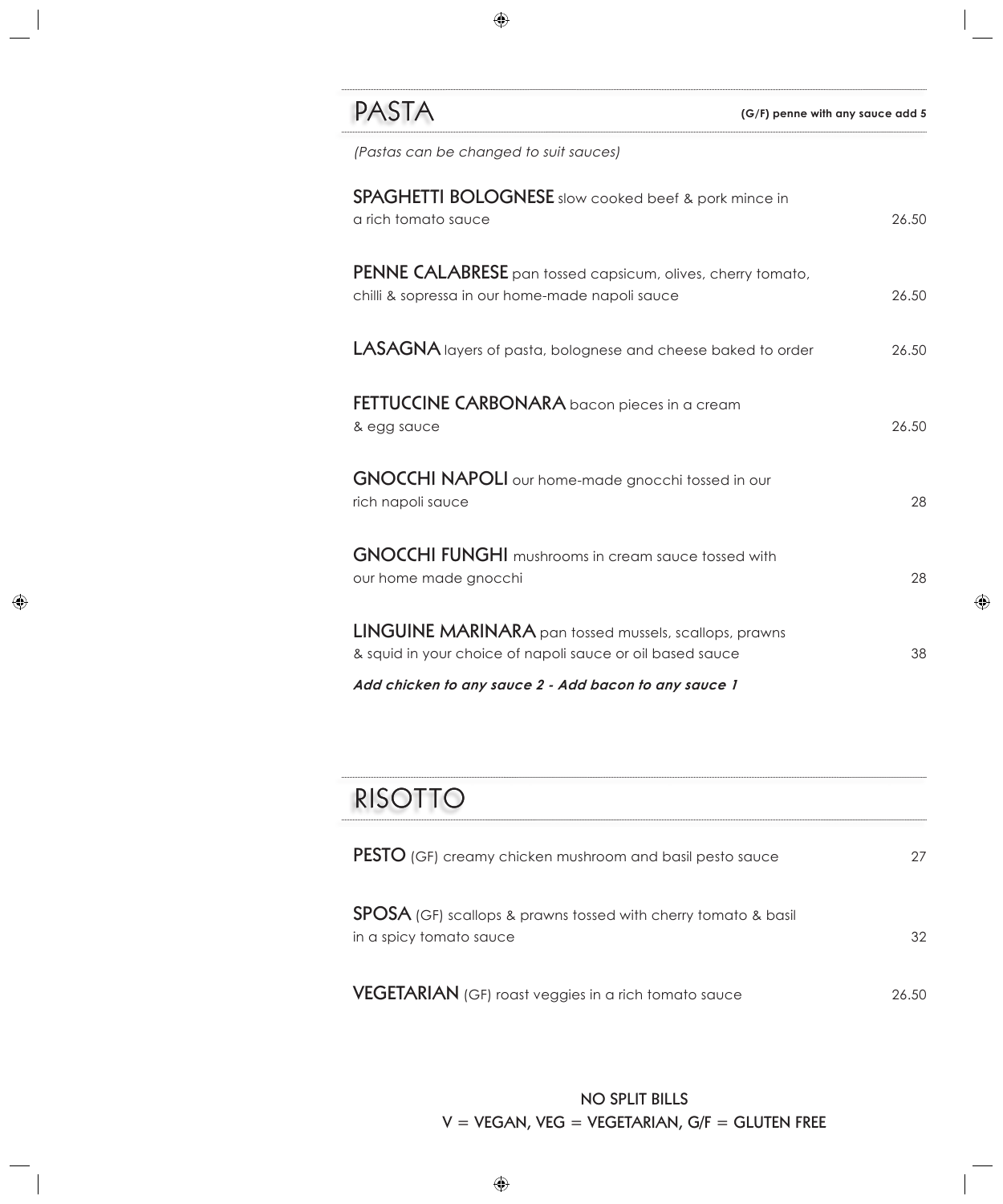| PIZZA                                                                                                                                          | (HM) Home Made<br>G/F Base add 5<br>Vegan cheese add 4 |
|------------------------------------------------------------------------------------------------------------------------------------------------|--------------------------------------------------------|
| HERB / GARLIC freshly crushed garlic / or herbs with mozzarella cheese                                                                         | 19                                                     |
| <b>CAPRICCIOSA</b> home-made napoli base topped with virginian ham,<br>mushroom, anchovies, olives and mozzarella                              | 22                                                     |
| <b>CALABRESE</b> HM Napoli base with mozzarella, hot sopressa,<br>olives and roast capsicum                                                    | 22                                                     |
| HAWAIIAN HM Napoli sauce, mozzarella with virginian ham<br>and pineapple                                                                       | 22                                                     |
| MARGHERITA DI BUFFALA home-made napoli base with<br>mozzarella, buffalo mozzarella, cherry tomato & fresh basil                                | 25                                                     |
| VERDURA HM napoli sauce, mozzarella, roasted capsicum, fetta,<br>pumpkin, eggplant & zucchini, marinated olives & fresh herbs                  | 28                                                     |
| PROSCIUTTO Pesto base topped with baby spinach, prosciutto,<br>roasted pumpkin and capsicum finished with fetta                                | 28                                                     |
| TUSCAN CHICKEN HM napoli base with tuscan marinated chicken,<br>roast pumpkin, baby spinach, mushrooms, pesto & roast peppers                  | 28                                                     |
| MARINARA HM Napoli base with mozzarella, a mix of garlic and<br>lemon marinated prawns, scallops, fish and squid with fresh parsley and basil  | 29                                                     |
| LAMB HM Napoli sauce, mozzarella, baby spinach, roasted pepper,<br>Spanish onion, marinated lamb backstrap, gourmet fetta topped with tzatziki | 29                                                     |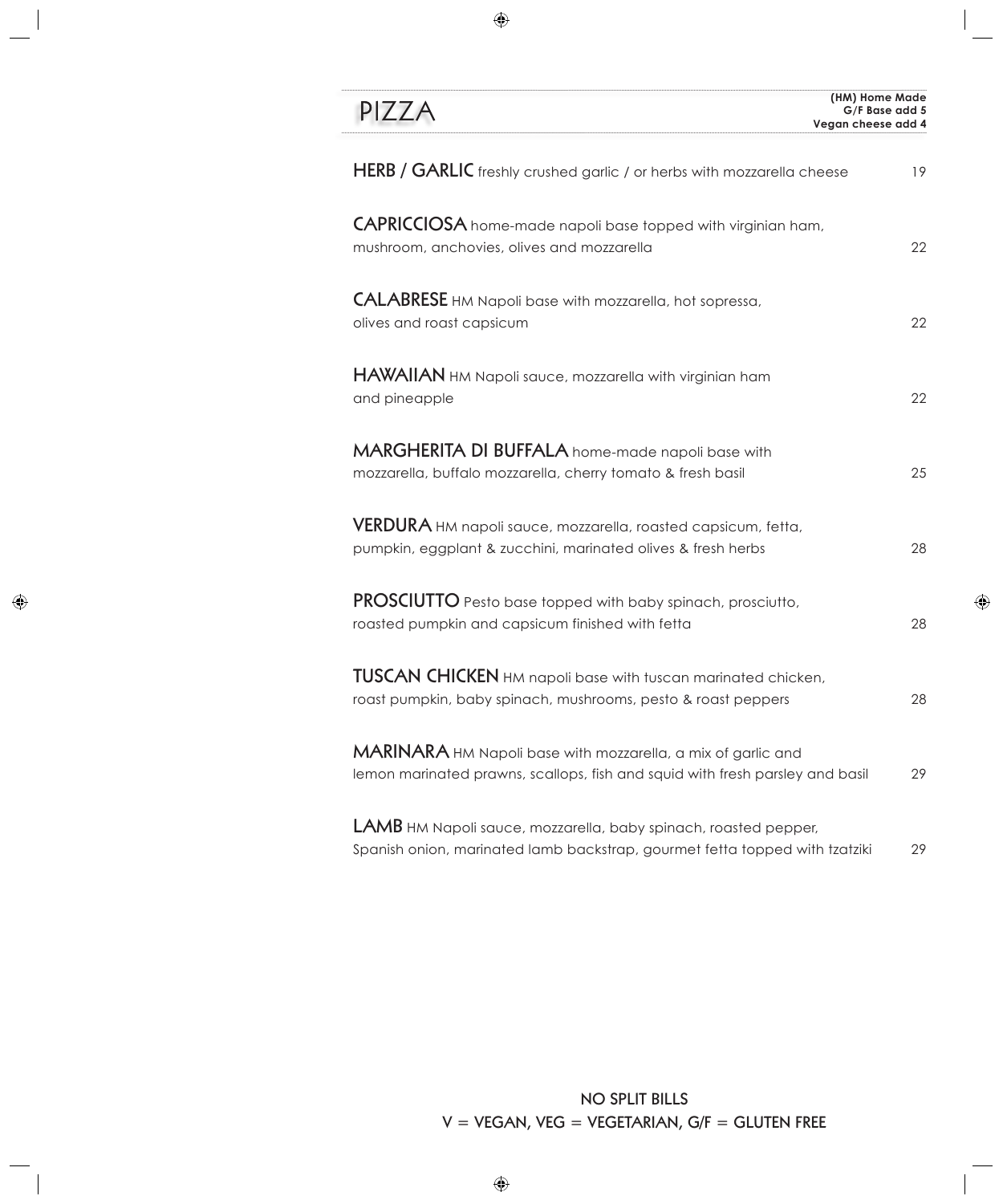## MAINS

| <b>CHICKEN PARMAGIANA/ SCHNITZEL</b> smashed thigh fillet in<br>herb crumbs served with chips<br>add ham                                                                                 | 31<br>$\overline{2}$ |
|------------------------------------------------------------------------------------------------------------------------------------------------------------------------------------------|----------------------|
| VEAL FLORENTINA rolled veal back strap, wrapped in bacon<br>& served with whole mushroom, spinach & demiglace sauce.<br>Served with roast veggies                                        | 37                   |
| <b>CHICKEN CACCIATORE</b> braised whole maryland resting atop<br>pan tossed capsicum, olives, cherry tomato & Spanish onion<br>topped with spicy tomato gravy. Served with roast veggies | 33                   |
| <b>STEAK OF THE DAY</b>                                                                                                                                                                  | (market price)       |
| <b>FISH OF THE DAY</b>                                                                                                                                                                   | (market price)       |
| <b>SALT AND PEPPER SQUID</b> floured and fried squid pieces<br>served with chips and light salad                                                                                         | 31                   |
| <b>EGGPLANT PARMAGIANNA</b> (VEG) (V) layered slices of eggplant,<br>cheese and napoli sauce baked to order. Served with side<br>salad or roast veggies                                  | 31                   |
| <b>GRILLED KING PRAWNS</b> (GF) 6 Large king prawns grilled<br>to perfection with a garlic, fresh herb and mild chilli marinade<br>with a light salad.                                   | 37                   |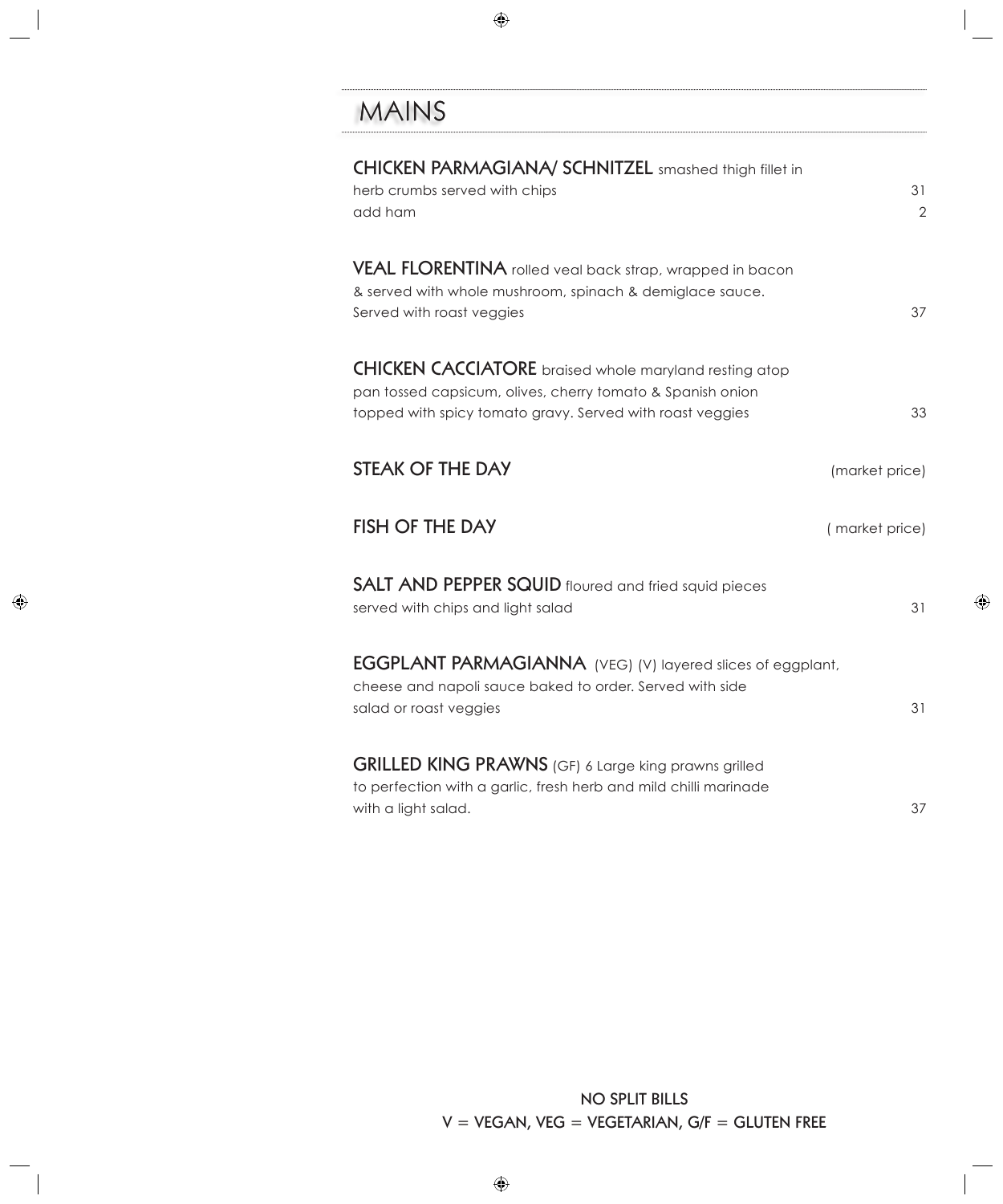## DESSERTS

| <b>CHOCOLATE MOUSSE</b> served with toasted hazelnut,<br>chocolate sauce and white chocolate garnish                 |           | 12.5    |
|----------------------------------------------------------------------------------------------------------------------|-----------|---------|
| <b>TIRAMISU</b> topped with chocolate chips and coffee syrup                                                         |           | 12.5    |
| <b>NUTELLA CALZONE</b> calzone filled with Nutella and strawberries<br>dusted with icing sugar and vanilla ice cream |           | 12.5    |
| <b>PANACOTTA</b> (ask waiter for flavour of the day)                                                                 |           | 12.5    |
| <b>MIX GELATO</b>                                                                                                    |           | 9.5     |
|                                                                                                                      |           |         |
| <b>STOMACH SETTLERS</b>                                                                                              |           |         |
| <b>LIMONCELLO</b>                                                                                                    |           | 9       |
| <b>AMARETTO</b>                                                                                                      |           | 9       |
| <b>SAMBUCA</b>                                                                                                       |           | 9       |
|                                                                                                                      |           |         |
| <b>COFFEES</b>                                                                                                       |           |         |
| Coffee of your choice                                                                                                | $Cup$ 3.5 | Mug 4.5 |
| Iced Coffee/Chocolate                                                                                                |           | 6       |
| Variety of Teas                                                                                                      |           | 4       |
| Chai Tea                                                                                                             |           | 5       |

Soy add 0.50 Almond add 0.50 Extra Shot add 0.50